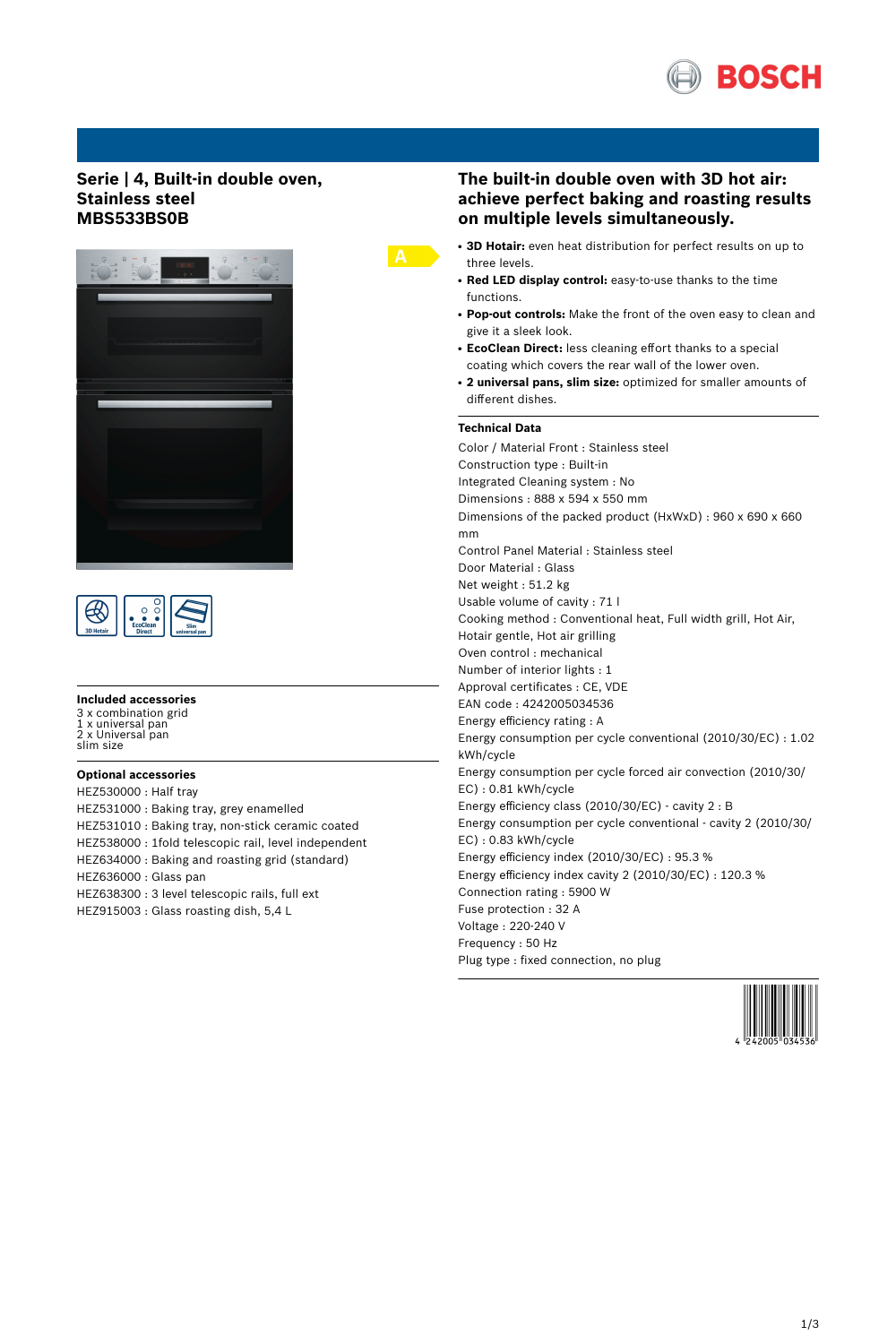

**Serie | 4, Built-in double oven, Stainless steel MBS533BS0B**

# **The built-in double oven with 3D hot air: achieve perfect baking and roasting results on multiple levels simultaneously.**

## **Design**

- LED-Display Control (Red)
- Interior halogen light
- Rotary dial, Retractable control dials, round
- Straight bar handle

#### **Features**

- Control panel lock
- Automatic start Heating-up indicator
- Electronic clock timer

#### **Top oven additional features**

- Cavity volume: <sup>34</sup> litre capacity
- Full glass inner door
- Cavity (inner surface) top: Enamel grey
- Door hinge small cavity: Drop down oven door

## **Main oven additional features**

- Cavity volume: <sup>71</sup> litre capacity
- EcoClean Direct : back panel
- Full glass inner door
- Door hinge big cavity: Drop down door
- 5 shelf positions

#### **Top oven**

- Oven with <sup>3</sup> heating methods: conventional top/bottom heat, Large-area grill, Small area grill
- Temperature range <sup>50</sup> °C <sup>275</sup> °C

#### **Main oven**

- Oven with <sup>5</sup> heating methods: 3D Hotair, conventional top and bottom heat, Hotair grilling, full width variable grill, Hotair gentle
- Temperature range <sup>50</sup> °C <sup>275</sup> °C
- Fast pre-heating function

#### **Accessories**

- <sup>3</sup> <sup>x</sup> combination grid, <sup>1</sup> <sup>x</sup> universal pan, <sup>2</sup> <sup>x</sup> Universal pan, slim size
- Available as an additional accessory

#### **Performance/technical information**

- Energy efficiency rating (acc. EU Nr. 65/2014): <sup>B</sup> (at <sup>a</sup> range of energy efficiency classes from A+++ to D) Energy consumption per cycle in conventional mode: 0.83 kwh Number of cavities: Top Cavity Heat source: electrical
- Energy efficiency rating (acc. EU Nr. 65/2014): <sup>B</sup> (at <sup>a</sup> range of energy efficiency classes from A+++ to D) Energy consumption per cycle in conventional mode: 0.83 kWh Energy consumption per cycle in fan-forced convection mode:

0.81 kwh Number of cavities: Main Cavity

Heat source: electrical

- Total connected load electric: 5.9 KW
- Nominal voltage: <sup>220</sup> <sup>240</sup> <sup>V</sup>
- Appliance dimension (hxwxd): 888 mm x 594 mm x 550 mm
- Niche dimension (hxwxd): <sup>875</sup> mm <sup>888</sup> mm <sup>x</sup> <sup>560</sup> mm <sup>568</sup> mm x 550 mm
- Please refer to the dimensions provided in the installation manual